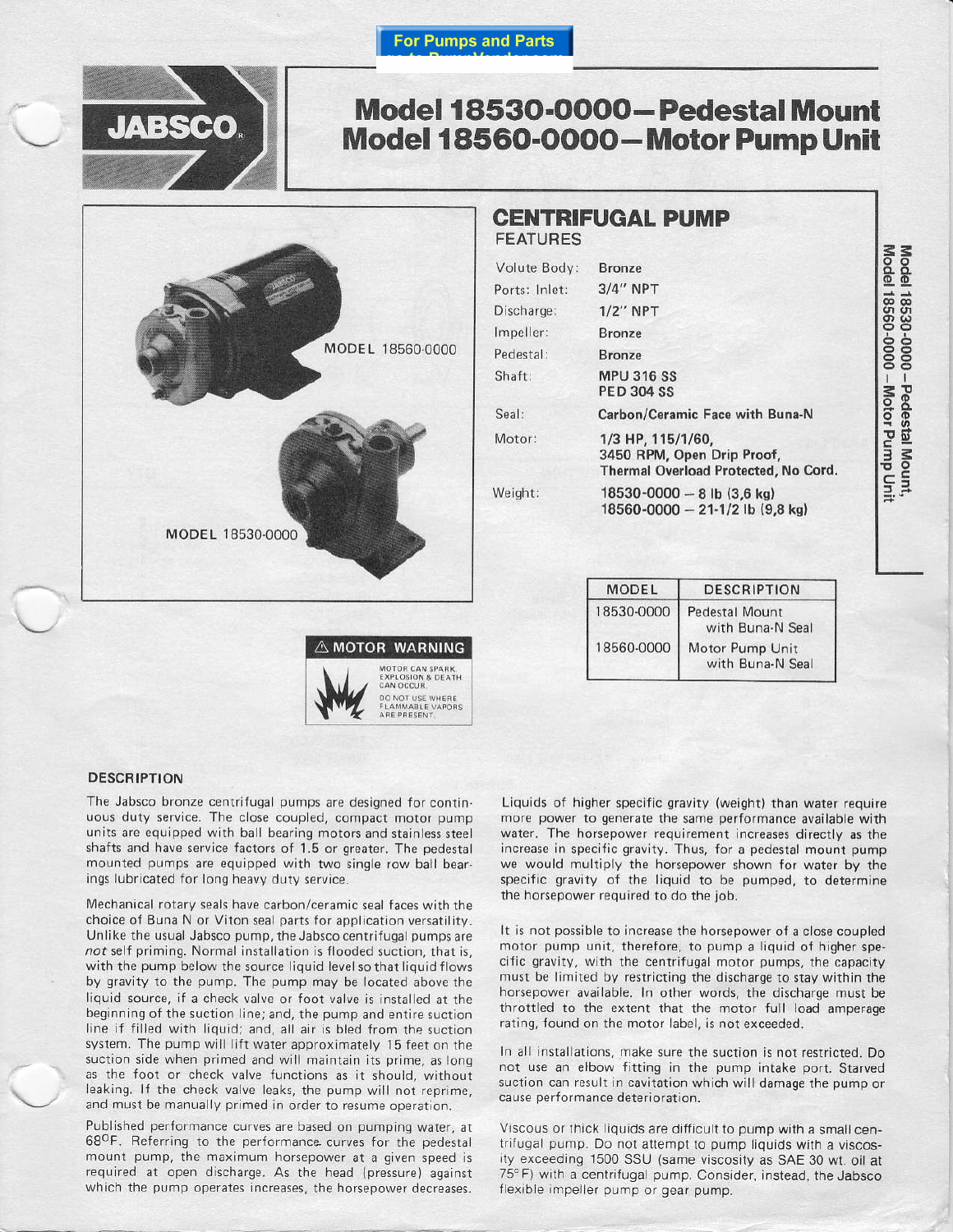

**PARTS LIST** 

| KEY            | <b>DESCRIPTION</b>      | <b>PART NUMBER</b> | QTY            |
|----------------|-------------------------|--------------------|----------------|
|                | <b>Common Parts</b>     |                    |                |
|                | Screw                   | 91094-0251         | $\, 8$         |
| $\overline{c}$ | Plug                    | 92650-0040         | $\overline{c}$ |
| 3              | Volute Body             | 18564-0000         |                |
| 4              | Impeller                | 18566-0000         |                |
| 5              | Seal Assemby - Buna     | 96080-0375         |                |
|                | Viton                   | 96080-0378         |                |
| 6              | Slinger                 | 3286-0000          |                |
| $\overline{7}$ | Gasket                  | 18567-0000         |                |
|                | <b>Motor Pump Unit</b>  |                    |                |
| 8              | Bolt                    | 91094-0070         | 4              |
| 9              | Seal Housing            | 18565-0000         |                |
| 10             | Shim                    | 18578-0000         |                |
| 11             | Motor - 1/3 HP 115/1/60 | 93004-2608         |                |
|                | <b>Pedestal Unit</b>    |                    |                |
| 12             | Pedestal                | 18534-0000         |                |
| 13             | <b>Bearing</b>          | 92600-0460         | $\overline{2}$ |
| 14             | Shaft                   | 18579-0000         |                |
| 15             | <b>Retaining Ring</b>   | 18719-0000         |                |

## DISASSEMBLY INSTRUCTIONS

Ped 5. Remove retaining ring from bearing housing. **MPU** Ped 1. Remove 8 body screws and body. Ped 6. Place block of wood on shaft threaded end to protect threads, support pedestal and press shaft **MPU** and bearing assembly out of pedestal. 2. Remove body gasket. Ped 7. Support flange face of pedestal and using a Ped **MPU** 1-3/8" dia. dowel or plastic pipe, press seal from Ped 3. Prevent shaft from turning. Pedestal Pump pedestal. Grasp shaft with vice grip pliers. MPU - Insert screwdriver in slot in end of motor shaft after Ped 8. Place two metal bars between bearings to support removing end cap. Grasp nose of impeller with bearing while pressing shaft out of bearing. Use a vice-grip pliers and rotate impeller counterclockwooden block to protect threads when removing wise to unthread from shaft. shaft from inner bearing.

**MPU** Ped

- 4. Use a pointed tool to remove seal seat from rear of impeller.
- MPU 9. Remove seal housing from motor. Use a 1-3/8" dia. dowel or plastic pipe to press seal from pedestal.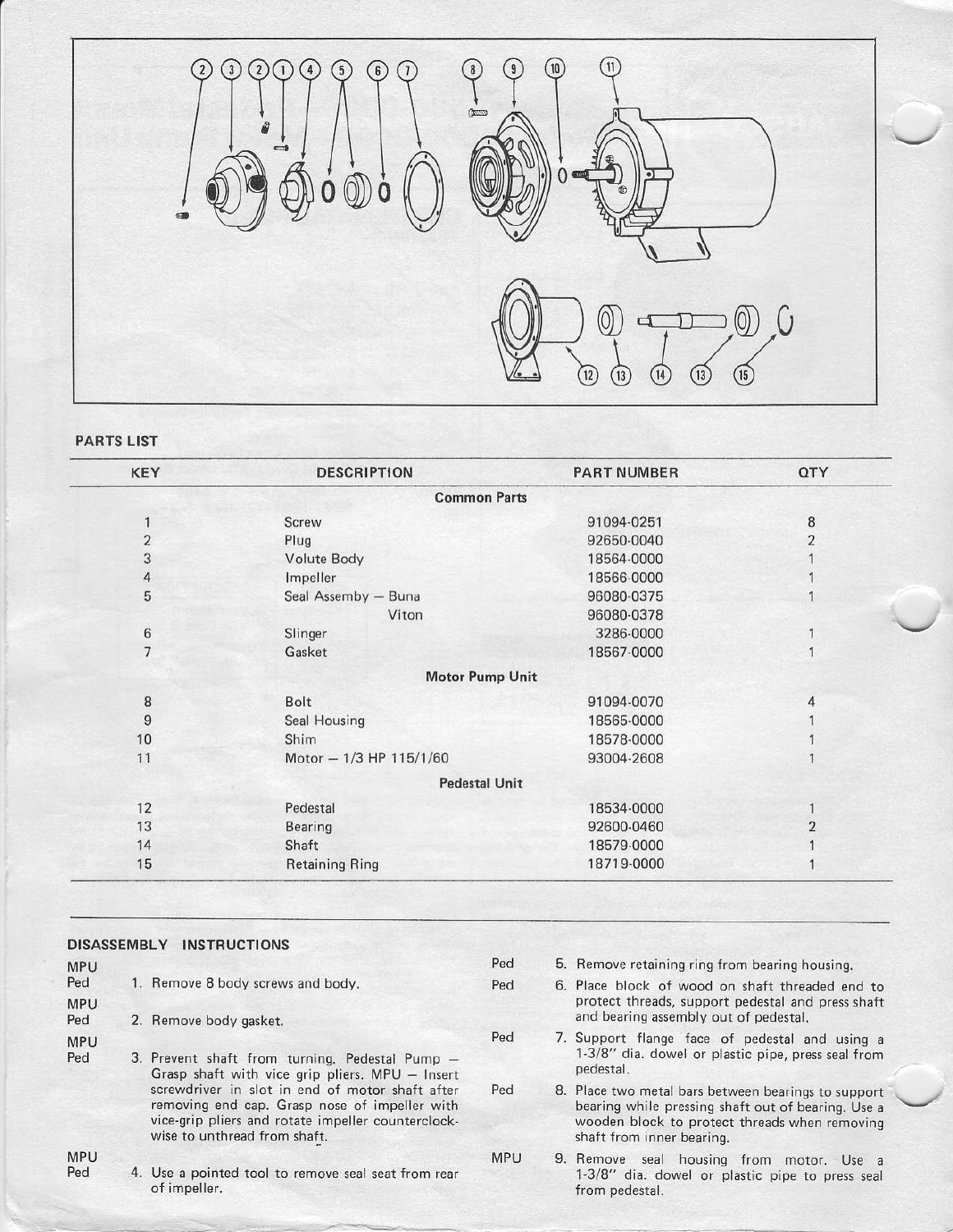

#### **ASSEMBLY INSTRUCTIONS**

Ped 1. Support inner race of ball bearing, lubricate shaft with light film of oil, press drive end of shaft through bearing firmly against shoulder. (Care should be taken not to damage threads on shaft when pressing on threaded end.)

> Support inner race of second ball bearing and press threaded end of shaft through bearing firmly against shoulder.

- 2. Support flange side of bearing pedestal, insert threaded end of shaft/bearing assembly into pedestal. Seat inner bearing firmly against inner bearing shoulder. Install retaining ring into groove in pedestal against outer bearing.
	- 3. Install slinger on shaft within 1/4" of bearing or motor.
		- sealant on O.D. of seal. 4. Apply light coat of With large flange face of pedestal and multi-hole flange of seal housing up, install seal, carbon face outwards, using 1-5/8" O.D. x 1-3/8" I.D. tubing 1" long to press against flange of seal. Seat firmly into seal bore.

Ped

- **MPU** 5. Install ceramic seat into seat cup with polished surface outwards. Lubricate seat cup with water and press into impeller bore with polished ceramic surface facing out. Do not scratch or mar seat surface.
- MPU 6. Attach seal housing to motor with 4 bolts.
- **MPU** Ped
- 7. Apply Loctite\*\*\* to shaft threads and install impeller onto shaft until it bottoms firmly against shaft shoulder. Motor pump unit normally requires one shim between impeller and shaft shoulder.

Ped

**MPU** 8. Install gasket against mounting flange and secure volute body to flange face with 8 screws.

Ped

- **MPU** 9. Make sure priming plug and drain plug are secure and sealed in volute body.
- Ped
- **MPU** 10. Rotate shaft to make sure there is no metal contact between body and impeller.

Locktite PST<sup>\*</sup>\*\* is a trademark of Locktite Corporation.

Ped **MPU** 

Ped

**MPU** 

Ped